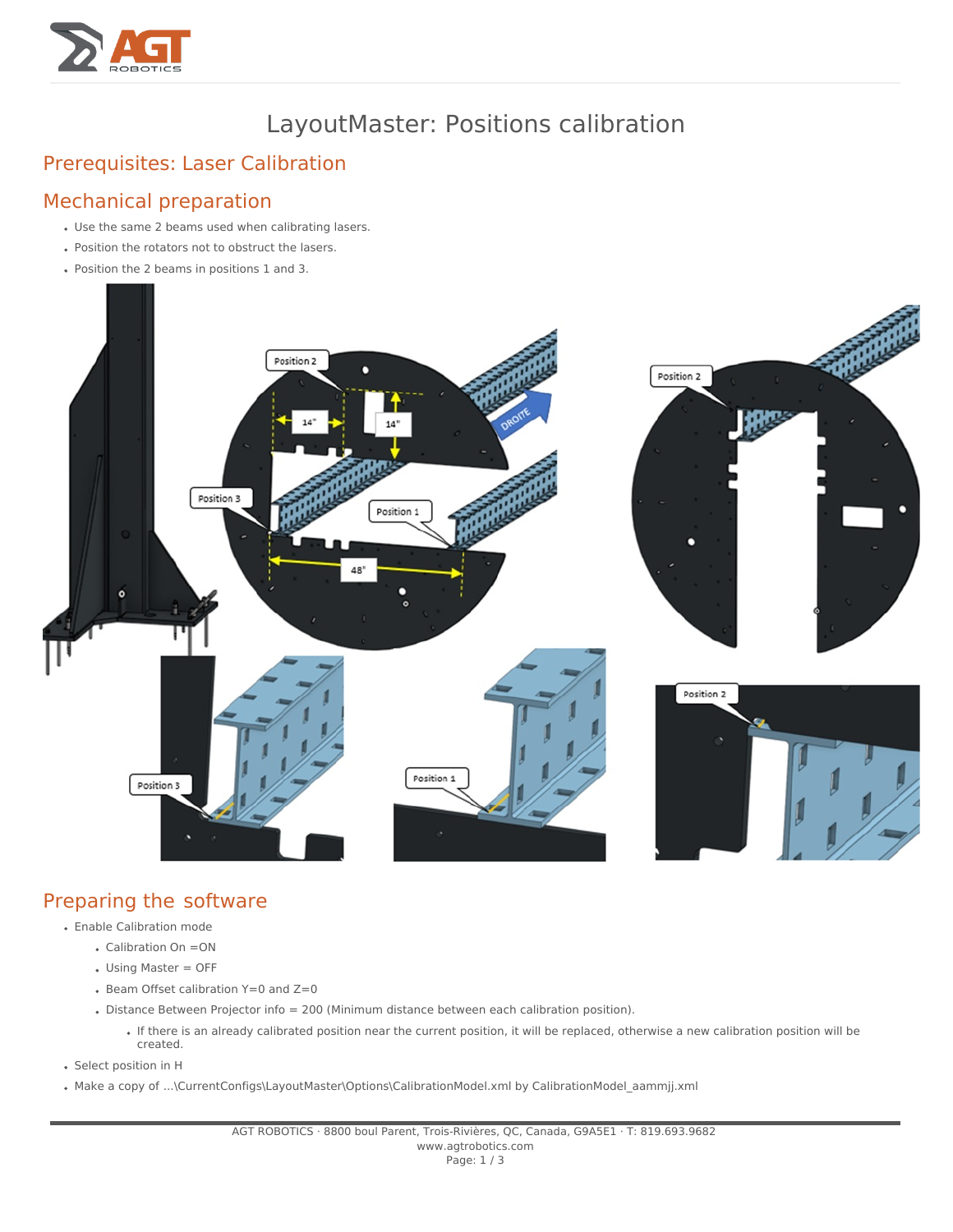

| LAYOUT                          |              |                      |                         |                             |              |  |  |
|---------------------------------|--------------|----------------------|-------------------------|-----------------------------|--------------|--|--|
| <b>Beam Origin</b>              |              | <b>Master Offset</b> |                         | Cal. Beams Offset           |              |  |  |
| $\overline{\mathsf{X}}$         | 883.5        | $\mathsf{x}$         | 805                     | $\pmb{\mathsf{X}}$          | $-785$       |  |  |
|                                 | $\mathsf{O}$ | $\overline{V}$       | 5                       | $\overline{\mathbf{v}}$     | $\mathsf{O}$ |  |  |
|                                 | $\mathsf{O}$ | Z                    | $-400$                  | Z                           | $\mathsf{O}$ |  |  |
|                                 |              | <b>Master Width</b>  | 711.2                   |                             |              |  |  |
| <b>CALIBRATION</b>              |              |                      |                         |                             |              |  |  |
| <b>Distance</b>                 |              |                      | <b>Calibration Mode</b> |                             |              |  |  |
| Distance Between Projector Info | 200          |                      | <b>Calibration On</b>   | $\overline{\blacktriangle}$ |              |  |  |
| Distance Projector Will Update  | 5            |                      | <b>Using Master</b>     |                             |              |  |  |

### Position calibration

The following steps must be done with the projector centered vis-à-vis each laser except for the minimum and maximum positions.

- Bring the Canopy to its calibration position in front a laser.
- Adjust the beam offset calibration in X to have the beam in the field of view.
- There is no need to press Origin.
- $\bullet$  Ensure that the projection plan of the 3 lasers on the 2 beams is level at  $+/-1$ mm
	- Correct the projection heights using magnetic sheet or any other 1mm plate
- Adjust the Pan, Zoom and Roll to have the perfect 1,2 and 3 lasers on beam 1 and 2.
- If it is not possible to adjust to +/- 1mm check the theoretical values of the lasers and correct if necessary.
- Press calibrate to record this calibration position.
- Repeat for all positions to be calibrated.

#### Manually correct theoretical laser positions

- Identify the incorrect input by revalidating the measurements between the lasers and apply the corrections to the file:
	- . P:\Projects\LAY Layout Master\LAY-xxx ...\TSW Software Programming\Calibration\AGT-234 20210618-R02 CALIBRATION LAY-xxx ymmdd.xlsm
- Regenerate the CalibrationCreator file.csv and update it in C:\Program Files \AGT\LayoutMaster\Build\CurrentConfigs\LayoutMaster\Options
- Make a copy and rename CalibrationModel\_aaaa-mm-dd-hhmm.
- Open the original O = CalibrationModel.xml and C = backup copy made at the beginning of this procedure.
- In C, locate one of the 3 copies of the incorrect laser and copy the following highlighted lines